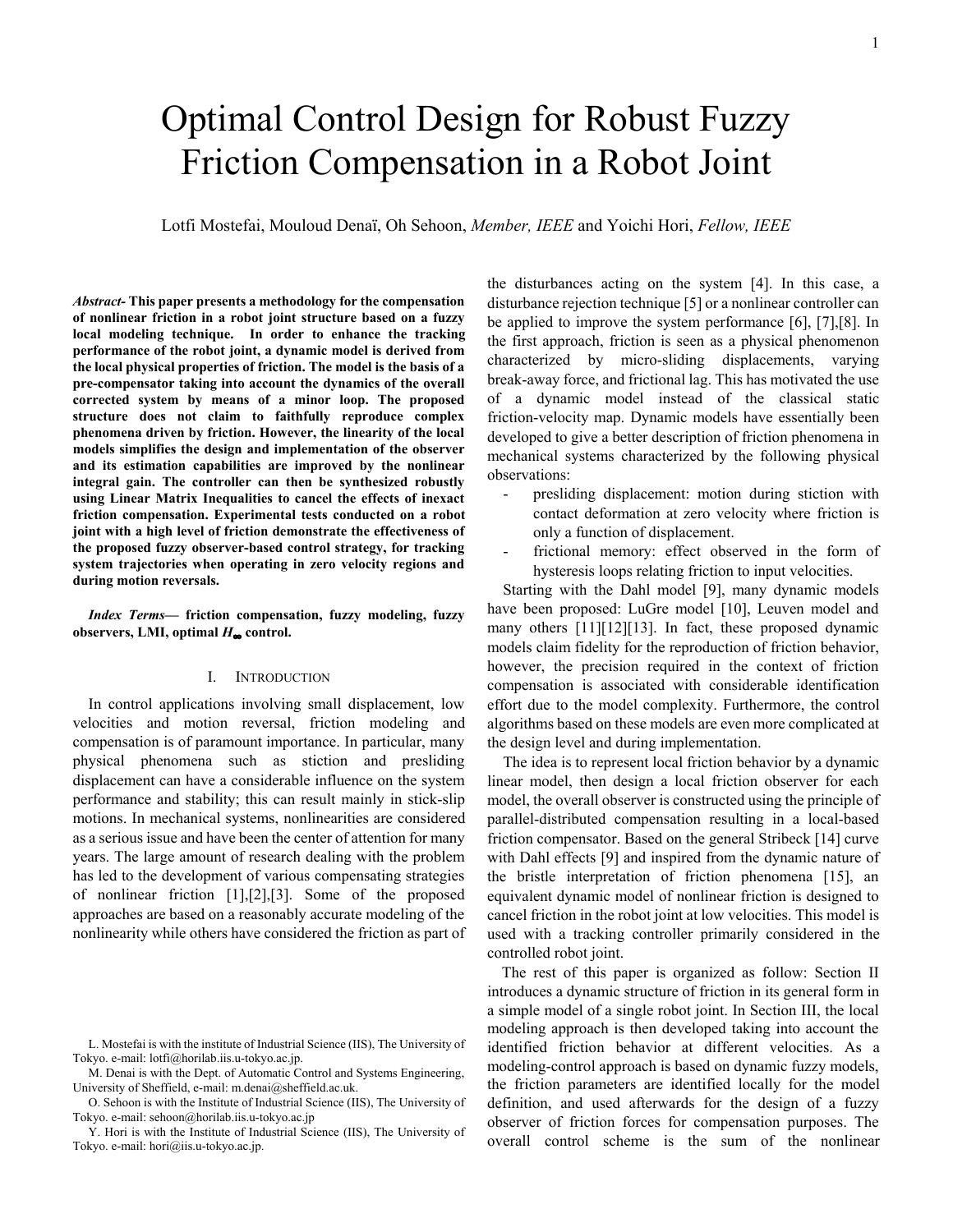compensating term provided by the proposed observer that compensates the major part of friction and a robust  $H_{\infty}$ controller design based on LMI approach for disturbances and uncertain compensated term rejection in an outer loop. Finally, Section IV presents some experimental results to validate the control system effectiveness in tracking different velocity ranges.

## II. FRICTION DYNAMICS AND ROBOT JOINT MODELING

Since the following development concerns a friction compensation task, we consider a single robot joint's dynamics, which can be described by:

$$
J\ddot{q} = \tau - F + \delta_0(t, q, \dot{q}...)
$$
 (1)

Where *J* is the inertia of the joint,  $\tau$  is the control signal,  $F$ represents the system's friction forces,  $\delta_0$  is an unknown bounded function considered for the robust control design in Section III which includes all disturbances and other nonlinear dynamics of the robot joint after cancellation and  $q, \dot{q}$  and  $\ddot{q}$ are the position, velocity and acceleration, respectively.

In the robot joint, friction dynamics can be expressed as:

$$
\begin{aligned}\n\dot{z} &= \eta(z, q, \dot{q}) \\
F &= N(z, q, \dot{q})\n\end{aligned} \tag{2}
$$

Where *z* represents an internal non-measurable state of friction

[10],  $\eta$  and *N* are nonlinear functions of *z*, q and  $\dot{q}$  which may also include hybrid dynamics usually needed for a more faithful reproduction of the friction physical behavior. It should be emphasized that this form represents a single state dynamic model similar to many friction models like Dahl and LuGre models. Furthermore, it is natural to see this model as a general form of these models and most of the analysis related to the stability, passivity and mathematical properties are directly applicable to this model. Therefore, in this work, a friction compensator is proposed based on the fuzzy model structure and an optimal controller design to guarantee the stability of a pre-compensated system is then reviewed.

The complex model structure is decomposed into a series of linear state space time-invariant models. This will hold inside a set of velocities where the size of each set is decided according to how fast the dynamics of the identified input-output map is. For the friction model this means that more models are required for low velocities region, the region where friction is known to be highly nonlinear.

Using local approximation techniques, (2) can be expressed in the form of a linear state space model using a set of IF-THEN rules,

For Rule 
$$
i = 1...n
$$
,  
\nIF  $\dot{q}$  is  $\Omega_i$  THEN  $\frac{\dot{z} = a_i z + b_i \dot{q}}{F = c_i z + d_i \dot{q}}$  (3)

Where  $\Omega_i$  is the fuzzy set of velocities associated with the local dynamics;  $a_i$ ,  $b_i$ ,  $c_i$  and  $d_i$  are parameters of the proposed model



Fig 1. Basic idea in modeling friction phenomena: at zero velocity, friction is basically related to position, and becomes exclusively dependent on the velocity in the sliding regime, the membership functions allow a mixed regime and soft switching between dynamics and ensure good representation of friction forces in the robot joint. Top right: The Stribeck curve characterizing friction-velocity relationship, it might be clearly asymmetric in reality; on top left: the Dahl curve illustrating micro-displacements regime ( $\sigma_0 = \Delta F_i / \Delta q_i$ ) in the robot joint: experimental curve.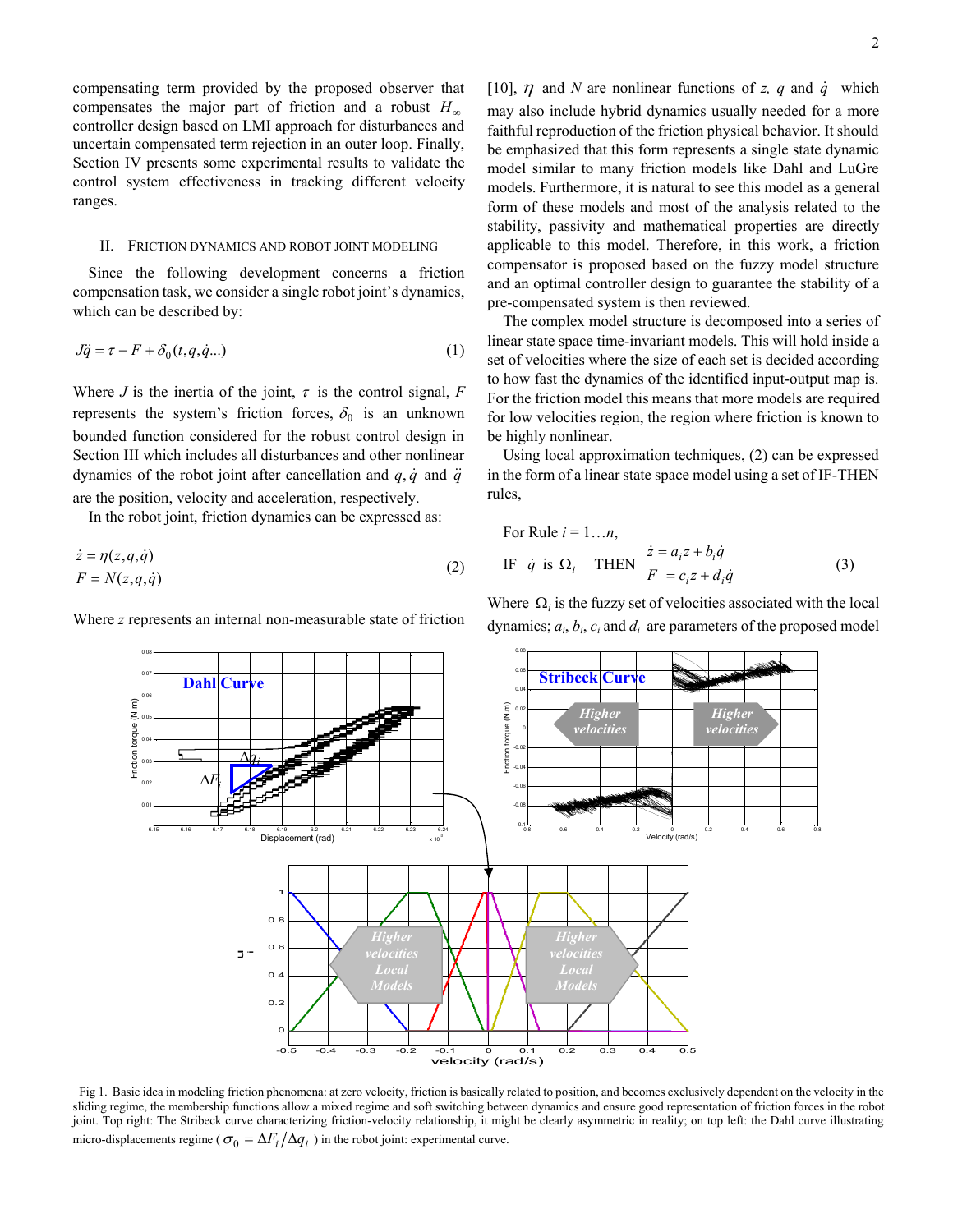that are able to describe friction characteristics locally and consequently they will be kept constant inside the equivalent set  $\Omega_i$ , which will be defined in next section. Now, let  $\mu_i(\dot{q})$  be the normalized membership function of the inferred fuzzy set  $\Omega_i$  where  $\Omega_{all} = \prod_{i=1}^n \Omega_i$  denotes the overall operating range of velocities of the considered system.

By applying a standard fuzzy inference method based on the singleton fuzzifier, product fuzzy inference and center average defuzzifier, the mechanism of estimation is an interpolation of all the identified local models along the operating range i.e. equation (2) can be reproduced accurately by mean of fuzzy dynamic models. However, it will depend strongly on the number of dynamic models used, the membership functions and the identification method used [16]. However, the discontinuity occurring at zero velocity can be a big challenge and switching functions are usually used as solution to this problem [17] [18].

$$
\dot{z} = \sum_{i=1}^{n} \mu_i(\dot{q}) a_i z + \sum_{i=1}^{n} \mu_i(\dot{q}) b_i \dot{q}
$$
  
\n
$$
F = \sum_{i=1}^{n} \mu_i(\dot{q}) c_i z + \sum_{i=1}^{n} \mu_i(\dot{q}) d_i \dot{q}
$$
\n(4)

Where  $\mu_i$  denotes the membership functions.

Fuzzy models are known to be universal function approximators [19], and this property gives (4) the ability to reproduce (2) faithfully by using some available tools for parameter identification and tuning such as adaptive neural fuzzy inference systems (ANFIS) or genetic algorithms. However, the effort made to refine the model can be seriously compromised by the varying nature of friction. For this reason, local models are meant to reproduce the main feature of friction inside a certain set and the simplicity of the chosen dynamics allows relatively easy design of the compensator.

Since the friction model structure has been established, we can define the parameters in (4) depending on the operating input velocity; namely: the stiction level, the presliding displacement and the Stribeck effect. This will be detailed in the next section. Some effects such as varying break-away force and frictional lag will not be taken into account in the design, since we can avoid the complexity without affecting the performance of the designed compensator.

#### III. LOCAL-BASED COMPENSATION APPROACH

The proposed friction compensation scheme is composed of two main control actions: a nonlinear friction estimator generating a signal to be rejected for the elimination of friction-induced errors and an optimal  $H_{\infty}$  controller based on LMI design under the inexact friction compensation assumption.

Defining four parameters plus the size of each set  $\Omega_i$  can be quite challenging, especially if the model is expected to be reasonably accurate. Therefore, the method developed in this

paper requires that the model represents the main features of friction inside each local set. The observer based on this model structure can then be refined using a set of gains to improve its convergence to realistic values. Since we can have a prior knowledge about the main feature of friction and the Velocity-Friction torque map, it is possible to identify the model parameters in two successive steps, for the presliding displacement regime running at very low velocities and for higher velocities equivalent to the sliding regime.

## *A. Local Approach Applied to Dynamic Friction Modeling*

In the zero velocity zone and during micro-sliding motions, the frictional force in (4) can be expressed by the Dahl effect formula where friction is a function of displacement and the dynamics due to velocity are not taken into account. This can written as :

$$
F = \sigma_0 z \approx \sigma_0 q \tag{5}
$$

Therefore  $z \approx q$ , which allows us to determine  $c_i = \sigma_0 = \Delta F / \Delta q$  from the Dahl curve shown in Fig. 1. Similarly, the internal state of friction *z* is consequently equal to the displacement and the friction model dynamics can be completed as follows:

$$
\dot{z} \approx \dot{q} \tag{6}
$$

By comparing (4) and (6) gives the parameter  $b_i = 1$  that holds for presliding regime. Note that (5) and (6) are a special case of  $(4).$ 

For simplicity and knowing that the sum of membership functions  $\mu_i(\dot{q})$  at any point of the operating domain is equal to 1, the parameters  $b_i$  and  $c_i$  can be kept constant for all operating points without loosing the capability of the proposed structure to describe the friction behavior. Basically, the main features of nonlinear friction are captured by the internal state *z* characterizing the stiff nature of friction which is combined, in the proposed structure, with a component having a damping effect on the system.

At relatively higher velocities, friction is more velocity dependent and for the steady state regime, two domains can be distinguished: at relatively low velocities, the nonlinear part is characterized by mixed dynamics and a negative damping term due to the Stribeck velocity; at higher velocities, the linear part is characterized only by the viscous friction as a positive damping term as described in Fig. 1.

The steady-state characteristics of the proposed structure of (4) may then be found. By letting  $dq/dt = 0$  and taking into account the parameters identified previously using (5) and (6), we can write:

$$
F_{ss} = \left(-\sum_{i=1}^{n} \mu_i(\dot{q}) \frac{\sigma_0}{a_i} + \sum_{i=1}^{n} \mu_i(\dot{q}) d_i\right) \dot{q}
$$
(7)

The rest of the parameters can be deduced from (7) by comparison using the identified level of friction. The steady-state friction can be represented by a static map between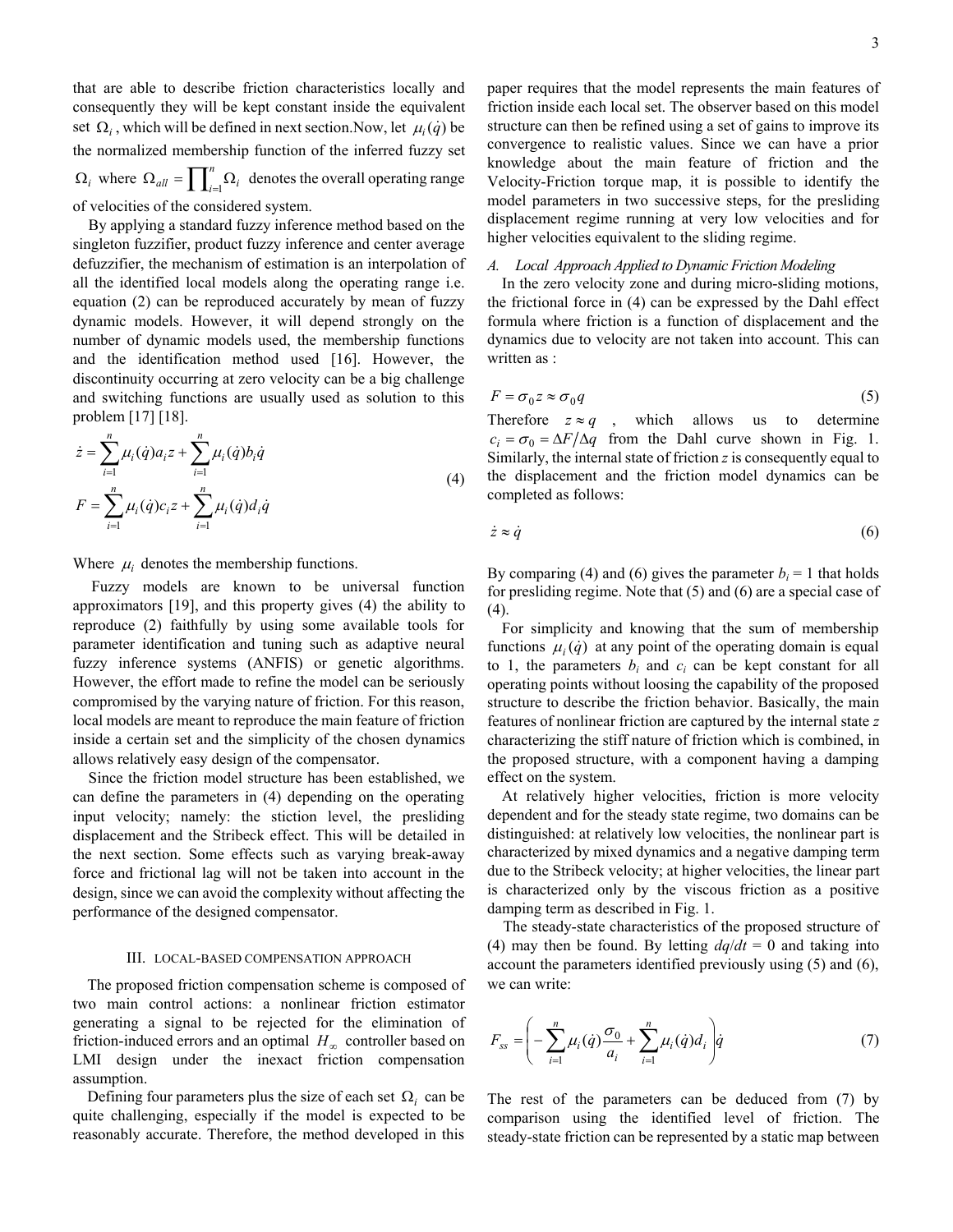friction and velocity; it takes the so-called Stribeck curve form, which is experimentally identified at constant velocities. Thus  $d_i = d_0$ , which represents the damping term associated with the viscous friction at relatively high velocities, and  $a_i = \alpha_i$  will be varying with the velocity and takes the value calculated from  $F_i$  which represents the friction level at the velocity  $\dot{q}_i$ ,

$$
\alpha_i = -\frac{\sigma_0}{F_i} \dot{q}_i \tag{8}
$$

 $\alpha_i$  can be defined in a bounded domain described by the following inequality *i C i*  $-\frac{\sigma_0}{F_S} \ge \frac{\alpha_i}{|\dot{q}_i|} \ge -\frac{\sigma_0}{F_C}$  with respect to all

operating point except for  $\dot{q} = 0$  (*rad* /*s*),  $F_i = 0$  (*N.m*) where  $F_C$  and  $F_S$  represent in this case the levels of Coulomb friction and Static friction respectively.

The final form describing the internal state dynamics and the output of the proposed model structure can be written after substitution of all the identified parameters as:

$$
\dot{z} = \sum_{i=1}^{n} \mu_i(\dot{q})\alpha_i z + \dot{q}
$$
  

$$
F = \sigma_0 z + d_0 \dot{q}
$$
 (9)

 Equation (8) is important since it represents the bounds that encompass the nonlinear behavior of friction, which has a direct influence on the stability of the overall proposed control system. The validation of this model can be done via a simple comparison of its parameters to other existing models, so that the mathematical properties such us linearization, passivity and stability can be shown. Some comparative simulations can be found in [20]. Further development for the generalization of the model and the validation is currently being performed.

#### *B. Observer-Based Friction Compensator Design*

The proposed friction compensator is derived from a re-formulation of the friction dynamics in (9). A rejection of disturbances caused by inexact friction estimation is achieved



Fig.3. Frequency response of the considered system before (dotted line  $\tau$  / *q* ) and after pre-compensation (solid line  $\tau$ <sup>\*</sup> / *q* ), 3 local models are shown for different range of velocities (at presliding regime and for higher velocities)



Fig.2. Friction compensation in robot joint based on the local design: minor loop control.

by the compensating gains acting as a local integral action [21]. These gains are chosen within a pre-defined domain and their values will be fixed during the experiments in order to reach the best performance. The outer closed-loop system will satisfy the robust stability condition under the following assumptions: (i) inexact compensation resulting from uncertain estimation namely  $\Delta \sigma_0$  and  $\Delta d_0$ , (ii) varying parameters resulting from the fuzzy modeling  $\alpha_i$ , (iii) controller design parameters in the pre-compensation loop such as  $l_i$ ,  $\kappa_i$  and  $\kappa'$ , and finally (vi) existence of disturbances  $\delta_0$ . Fig. 2 shows the proposed friction compensation control scheme applied to the robot joint. Fig. 3 shows the local representation of the frequency response of the system with friction before and after introducing the pre-compensator which demonstrates a clear improvement on the local dynamics and allows the robust design of the control law considering uncertainties in the compensation.

The applied control ensuring quadratic stability of the system given by (1) with friction modeled in (9) yields the following dynamics:

IF 
$$
\dot{q} = \dot{q}_i
$$
 THEN

$$
\dot{\hat{z}} = \alpha_i \hat{z} + \kappa_i q + \dot{q} - l_i \tau^*
$$
\n(10)

$$
\hat{F} = \lambda \tau^* + \kappa'_i q + \sigma_0 \hat{z} + d_0 \hat{q}
$$
\n(11)

In (11),  $\lambda > 0$  is a fixed positive gain of the feedback controller that can be defined at the robust  $H_{\infty}$  design stage;  $\kappa_i$  and  $\kappa'_i$  are small positive gains added to the dynamics of the local model in order to satisfy the quadratic stability criteria and  $H_{\infty}$  control performance for the resulting polytopic uncertain form described by (1), (10) and (11); the pre-compensated dynamic model is characterized by bounded disturbances and uncertainty boxes that can be classified into two types: 1) parameters related to modeling uncertainties and mismatch in friction compensation such as  $\Delta \sigma_0$  and  $\Delta d_0$ , they can be varying locally or set to a value that represent the worst mismatch situation for all the operating domain 2)- design parameters such as :  $l_i$ ,  $\kappa_i$  and  $\kappa'_i$  that will be defined locally and that can be decided later in the experiments after the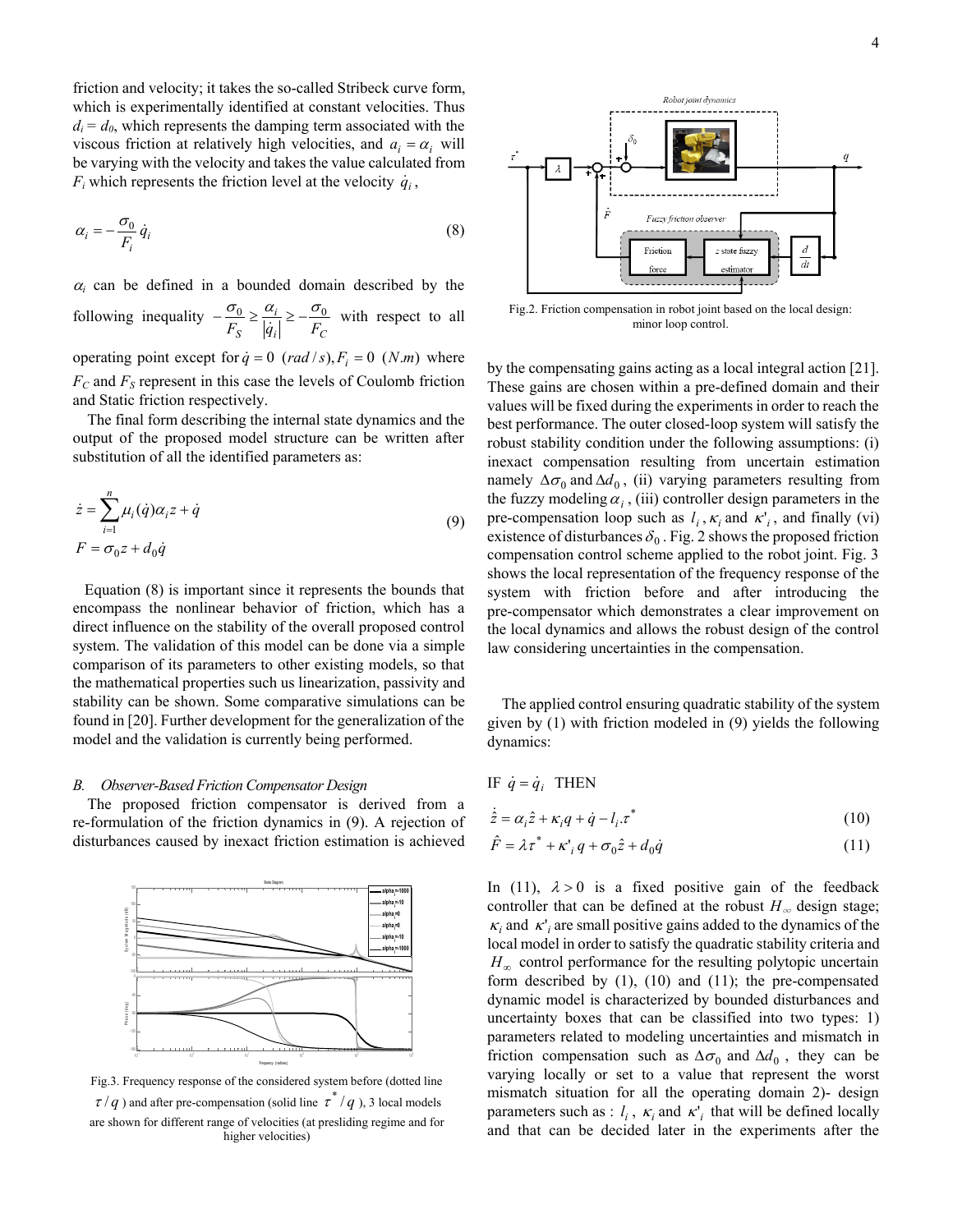calculation of  $H_{\infty}$  controller gains using Linear Matrix Inequalities approach.  $\kappa_i$  and  $\kappa'_i$  are set to a small value around zero velocity and then set to zero for the remaining operating velocities, they are necessary to find a solution to the set of LMIs into the overall domain. The optimal control problem is then formulated as follow: seeking a single quadratic Lyapunov function that enforces the design objectives for all plants in the pre-defined polytope; in other terms, find a stabilizing state feedback control  $\tau^*$  that minimizes the closed-loop RMS gain of the plant from  $\zeta_{\infty} = q$ to  $\delta_0$ . This problem can be transformed into an LMI problem, and the RMS gain is guaranteed not to exceed some prescribed performance value  $\gamma$  if there exists a positive matrix  $P_{\infty}$  that satisfies the following inequalities [22];

$$
\begin{bmatrix}\n(A_i + B_{2i}K)P_{\infty} + P_{\infty}(A_i + B_{2i}K)^T & B_{i1} & P_{\infty}(C_1 + D_2 K)^T \\
B_{1i}^T & -I & D_1^T \\
(C_1 + D_2 K)P_{\infty} & D_1^T & -\gamma^2 I\n\end{bmatrix} < 0
$$

Where all parameters for the robust design are given as follows,

$$
A_{i} = \begin{bmatrix} \alpha_{i} & \kappa_{i} & 1 \\ 0 & 0 & 1 \\ \Delta \sigma_{0} & \kappa'_{i} & \Delta d_{0} \end{bmatrix}, B_{1i} = \begin{bmatrix} 1 \\ 0 \\ 1 \end{bmatrix}, B_{2i} = \begin{bmatrix} l_{i} \\ 0 \\ \lambda \end{bmatrix};
$$
  

$$
C_{1} = \begin{bmatrix} 0 & 1 & 0 \end{bmatrix}, D_{1} = 0, D_{2} = \begin{bmatrix} 0 & 0 & 0 \end{bmatrix}
$$

The estimation mechanism in (10) uses the dynamics of (9) added to an error compensating term modulated by a local gain *li* and local feedback terms. The local gains can be derived from linear design techniques to ensure stable behavior of the inner loop representing the pre-compensated system with friction separately. Then the stability of the overall controlled system is taken into account by solving the LMI and the existence of a Lyapunov quadratic matrix  $P_{\infty}$  leads to the following overall controller expression  $\tau = \lambda \tau^* + \hat{F}$ ; where  $\lambda$  is a positive gain of the controller that will be set to 0.5.

with 
$$
\tau^* = KX = k_p q + k_d \dot{q} + k_z \hat{z}
$$

and 
$$
\dot{\hat{z}} = \sum_{i=1}^{n} \mu_i(\dot{q})\alpha_i \hat{z} + \sum_{i=1}^{n} \mu_i(\dot{q})\kappa_i q + \dot{q} - \sum_{i=1}^{n} \mu_i(\dot{q})\lambda_i \cdot \tau^*
$$
(12)

Where *K* represents the calculated state feedback vector of the optimal controller,  $k_p$ ,  $k_d$  and  $k_z$  are the position, velocity and friction state gains respectively [23]. The third part of the control element  $\tau^*$  in (12) is termed "virtual control" and can be seen as an additive compensation term of friction and a stabilizing part of the control at the same time.

The term "virtual control" is used to describe the fact that the state *z* is non-measurable and has been introduced to describe friction. The experimental results have shown that this can bring a slight improvement in terms of disturbance rejection, though further experiments and analysis are needed.



Fig.4. LMI-based robust controller: outer loop design.

Furthermore, it should be noted that this scheme relies upon the worst-case design using local models of friction with uncertain compensation and external disturbances. In our case quadratic stability of the pre-compensated system is checked for the varying parameters resulting either from the friction compensation mismatch or the design choice. This allows us to tune and choose the observer local gains  $l_i$  that ensure the best tracking performance without compromising the stability of the overall system.

For the velocity range of [-0.5,0.5]rad/s, seven local models are used to reproduce the behavior of the nonlinear shape of the Stribeck curve that characterizes dynamic friction inside the slow motions regime set including the reversal velocity region. By applying a standard fuzzy inference method, i.e. using a singleton fuzzifier, product fuzzy inference and center average defuzzifier, the mechanism of estimation will work as an interpolator of all the relevant linear estimators [24]. The control action combines a direct friction compensation ensured by the fuzzy observer and the action of an optimal tracking controller Fig. 4.

# IV. EXPERIMENTAL RESULTS AND EVALUATION

Experiments were performed on a joint of a FANUC robot in order to evaluate the proposed control strategy. The experimental setup consists of a PC 700 MHz running the operating system RT-LINUX, connected by an optical cable to a digital servo adapter that provides signal interfacing between the PC and a servo amplifier module. The control algorithm is implemented in C language. The gains of the observer were tuned in during the experiments after defining all the model and controller parameters. Since the current work deals with friction compensation, only one isolated joint will be used in the experiments, and the results can be extended to other joints. We should also note that the extension to other joints can be fruitful for relatively slow motions, since other nonlinear dynamics are velocity dependent and can be seen as minor disturbances, otherwise, they should be compensated beforehand. The control algorithm as implemented depends on the velocity which is by the way estimated using the signal of a position encoder and can have a direct influence on the quality of the control signal. A good estimation of the velocity by a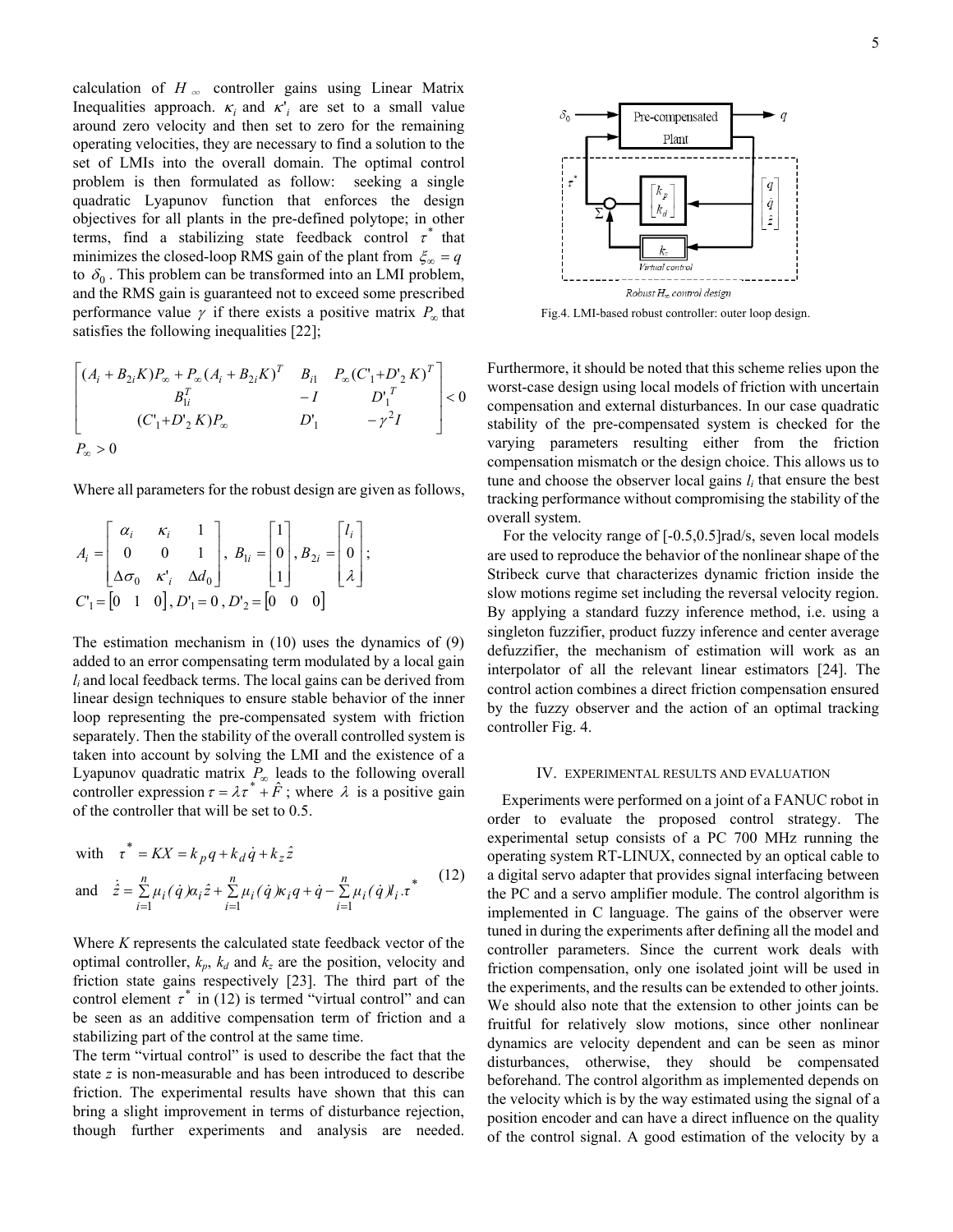differentiation-low pass filtering of the signal acquired from the encoder is then used for a better signal quality.



Fig.5. Comparative control methods. *m=*0: PD Control, *m=*1: DOB.

In order to evaluate the proposed control designed for friction compensation, experiments were performed on a robot joint system for a trajectory tracking task, with different velocity ranges. Comparisons to other control methods namely Proportional Derivative (PD) control and Disturbance Observer (DOB) based control are reported. Fig. 5 shows the results obtained with PD control for (*m=*0) and DOB control for *m*≠0. We used linear techniques to determine the parameters of the comparative control. Basically, these methods use only the linear parts of the considered robot joint dynamics, so that the pole placement used for PD design or the inverse model to form the DOB filters were calculated using nominal parameters of the joint inertia  $J_n$ , and the viscous friction  $f_\nu$ . Note that only the linear part of the system consisting of inertia and viscous friction as a damping factor is used for the control design in Fig. 4 [25]. The reference trajectory  $q_{ref} = (1 - 0.1(t - 0.5))\sin(2\pi f(t - 0.5))$  is shown in Fig. 6.



Fig.6. Position tracking performances before and after compensation.

Therefore, the robot joint will be operated in the low velocity region with *f* = 0.1*Hz* and performing many velocity reversals during the experiment.

Since the robot joint comprises a considerable friction component, PD control has serious limitations and shows residual tracking errors that cannot be eliminated even with high PD gains.

Around zero velocity, it is clear that the tracking performance of the robot joint is severely affected by friction as shown in Fig. 7. The fuzzy observer with a gain scheduling property is proposed as an efficient way to compensate friction errors without using highly excessive control input for the local operating range.

Fig. 7 shows a clear reduction in the friction induced error. This can be explained by the fact that a good estimation of friction by the fuzzy observer and the disturbance rejection leads to robust performances. There is a large residual error due to friction at zero and low velocity, this error can be minimized by the use of disturbance observer, but the performances reached by the DOB remains limited due to the highly nonlinear nature of friction in the low velocity regime for the



Fig.7. Experimental results showing tracking performances: left: under PD control, middle: Disturbance observer based, right: proposed method.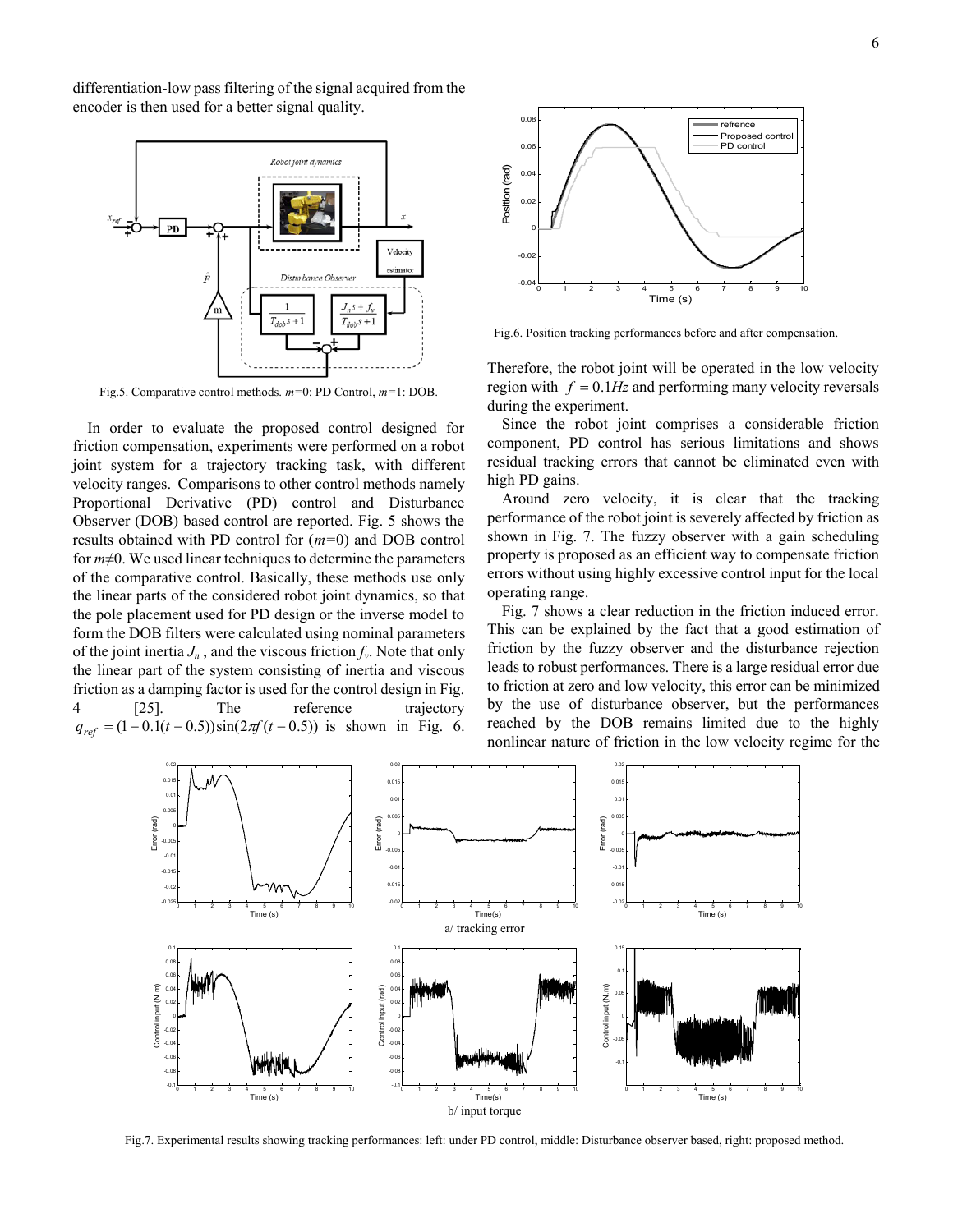chosen reference trajectory. After robust friction compensation, the tracking error is bounded and minimized to a value less than 0.002 rad, and the robot joint responds more smoothly during velocity reversal.

The tracking performances can be measured by the calculated Recursive Mean Square Error that is reported for all cases in the following table;

| RMS tracking errors (rad). |              |                      |
|----------------------------|--------------|----------------------|
| PD Control                 | DOB control  | LMI based (proposed) |
| $0.0125$ rad               | $0.0013$ rad | 0.0006 rad           |

By using compensating gains in the low velocity region, the observer was able to give better results in friction estimation and reduction of tracking error. On the other hand the *H*<sub>∞</sub> controller has been designed to handle a bounded compensation mismatch since the friction phenomena itself is inherently variable and very difficult to model with accuracy.

### V. CONCLUSION

A dynamic friction structure based on a local modeling approach has been proposed for the compensation of friction in motion control systems. Motivated by the dynamic nature of friction, the estimation mechanism uses local properties and adds a component to the control signal to cancel friction effects at low velocities. The proposed control scheme relies on local identified parameters and a relatively simpler design technique than other model-based friction compensation methods. On the other hand, the robust control design via LMI approach ensures robustness and performance under some severe assumptions like uncertain friction compensation and fuzzy varying gains for the observer. The number of tuning parameters is related also to the number of models and therefore can increase the complexity of the design. This can be the basis of further developments and investigations and a robust adaptive control can be proposed.

#### **APPENDIX**

| Table of Controller parameters. |                                                        |  |
|---------------------------------|--------------------------------------------------------|--|
| $K_p$ (N.m/rad)                 | 3.6                                                    |  |
| $K_D$ (N.m.s/rad)               | 0.21                                                   |  |
| $k_p$ (N.m/rad),                | 1.8.                                                   |  |
| $k_d$ , (N.m.s/rad)             | 0.14,                                                  |  |
| $k_z$ (N.m/rad)                 | 1574.9                                                 |  |
| λ                               | 0 <sub>5</sub>                                         |  |
| $K_i, K'_i$                     | 0.001, 0.02                                            |  |
| $\dot{q}_i$ (rad/s)             | $-0.5, -0.1, -0.01, -0.001, 0, 0.$<br>001,0.01,0.1,0.5 |  |
|                                 | $0, -0.5, -1.5, -4.5, -1.5, 0.5, 0$                    |  |

#### **REFERENCES**

- [1] B. Armstrong-Helouvry, P. Dupont, and C. Canudas de Wit. A survey of models, analysis tools and compensation methods for the control of machines with friction. *Automatica*, 30(7):1083-1138, 1994.
- [2] B. Armstrong-Helouvry, *Control of machines with friction*, New York: Kluwer, 1991.
- [3] Y.Tang and D. Velez-Diaz, Robust fuzzy control of mechanical systems, *IEEE Trans Fuzzy Sys.*, Vol. 11, No. 3, pp. 411-418, Jun. 2003.
- [4] Zhiqiang Gao,"Active disturbance rejection: a paradigm shift in feedback Control System Design", *Proc. of the IEEE 2006 American Control Conference* , pp. 2399-2405,
- [5] Takaji Umeno and Yoichi Hori, Robust Speed Control of DC Servomotors using Modern Two-Degrees-of-Freedom Controller Design, *IEEE Trans. on Ind. Elec*., Vol.38, No.5, pp.363-368, 1991
- [6] R. Martinez, J. Alvarez and Y. Otlov, "Hybrid sliding-mode-based control of underactuated systems with dry friction," *IEEE Trans. Ind. Electron.,*  vol. 38, no. 5, pp. 3998-4003, Nov. 2008.
- [7] C. C. de Wit, H. Olsson, K. J. Astrom, and P. Lischinsky, A new model for control of systems with friction. *IEEE Trans*. Automat. Contr., Vol. 40, pp. 419-425, Mar. 1995.
- [8] M. Jin S. H. Kang and P. H. Chang, "Robust Compliant Motion Control of Robot With Nonlinear Friction Using Time-Delay Estimation," *IEEE Trans. Ind. Electron.,* vol. 55, no. 1, pp. 258-269, Oct. 2008.
- [9] P. Dahl, A Solid Friction Model, The Aerospace Corporation, El Segundo, CA, Tech. Rep. TOR-0158(3107-18),1968.
- [10] D. A. Haessig and B. Friedland. On the modelling and simulation of friction. *J Dyn Syst Meas Control Trans ASME*, 113H3I:354–362, September 1991.
- [11] J. Swevers, F. Al-Bender, C. G. Ganseman and T. Prajogo, An integrated friction model structure with improved presliding behavior for accurate friction compensation. *IEEE Trans*. *Automat. Contr*., Vol. 45, pp. 675-686, Apr. 2000.
- [12] G. Ferreti, G. Magnani, and P. Rocco, Single and multistate integral friction models. *IEEE Trans. Automat. Contr.*, Vol. 49, pp. 2292-2297, Dec. 2004.
- [13] F. Al-Bender, V. Lampaert and J. Swevers, The generalized Maxwell-slip model: a novel model for friction simulation and compensation. *IEEE Trans*. *Automat. Contr*., Vol. 50, pp. 1883-1887, Apr. 2005.
- [14] Stribeck, R., Die Wesentlichen Eigenschaften der Gieit- und Rollenlager--the key qualities of sliding and roller bearings. *Zeitschrift des Vereines Seutscher Ingenieure,* 46(38), 1342-1348, 46(39), 1432-1437, 1902.
- [15] Jang, J.-S. R., "ANFIS: Adaptive-Network-based Fuzzy Inference Systems," *IEEE Transactions on Systems, Man, and Cybernetics*, Vol. 23,No. 3, pp. 665-685, May 1993.
- [16] R R Selmic, F L Lewis, Neural-network approximation of piecewise continuous functions: application to friction compensation, *IEEE Tans. on Neur. Net.*, Vol. 13, No. 3, May 2002.
- [17] Khargonekar, P.P., and M.A. Rotea, Mixed *H*<sub>2</sub>/*H*<sub>∞</sub> Control: A Convex Optimization Approach, *IEEE Trans. Aut.Contr*., 39, pp. 824-837,1991.
- [18] L. marton and B. Lantos, Modeling, identification and compensation of stick-slip friction, *IEEE Trans. on Ind. Elec*., Vol.54, No.1, pp.511-521, 2007..
- [19] L. X. Wang, ''Fuzzy systems are universal approximators, in *Proc. 1st IEEE Conf.Fuzzy Syst*., San Diego, CA, 1992, pp. 1163-1170.
- [20] L. Mostefai M. Denai and Y. Hori Fuzzy observer-based control of servomechanisms subject to friction dynamics. *The 33rd IEEE of the industrial electronics society conference IECON"07 Taiwan* 2007.
- [21] T. Takagi and M. Sugeno, ''Fuzzy identification of systems and its applications to modeling and control,'' *IEEE Trans*. *Syst*. *Man*. *Cyber*., Vol. 15, pp. 116\_132,1985.
- [22] Wen-Fang Xie, "Sliding-Mode-Observer-Based Adaptive Control for Servo Actuator With Friction," *IEEE Trans. Ind. Electron.,* vol. 54, no. 3, pp. 1517-1527, Oct. 2007
- [23] P. Gahinet, A. Nemirovski, A. J. Laub, and M. Chilali, LMI Control Toolobox for Use With Matlab, The Mathworks Inc. 1995.
- [24] K. Tanaka, T. Ikeda, and H. O. Wang, ''Fuzzy regulators and fuzzy observers, *IEEE Trans*. *Fuzzy Syst*., Vol. 6, No. 2, pp. 250-265 1998.
- [25] T. Umeno and Y. Hori, "Robust speed control of DC servomotors using modern two degrees-of-freedom controller design," *IEEE Trans. Ind. Electron.,* vol. 38, no. 5, pp. 363-368, Oct. 1991.